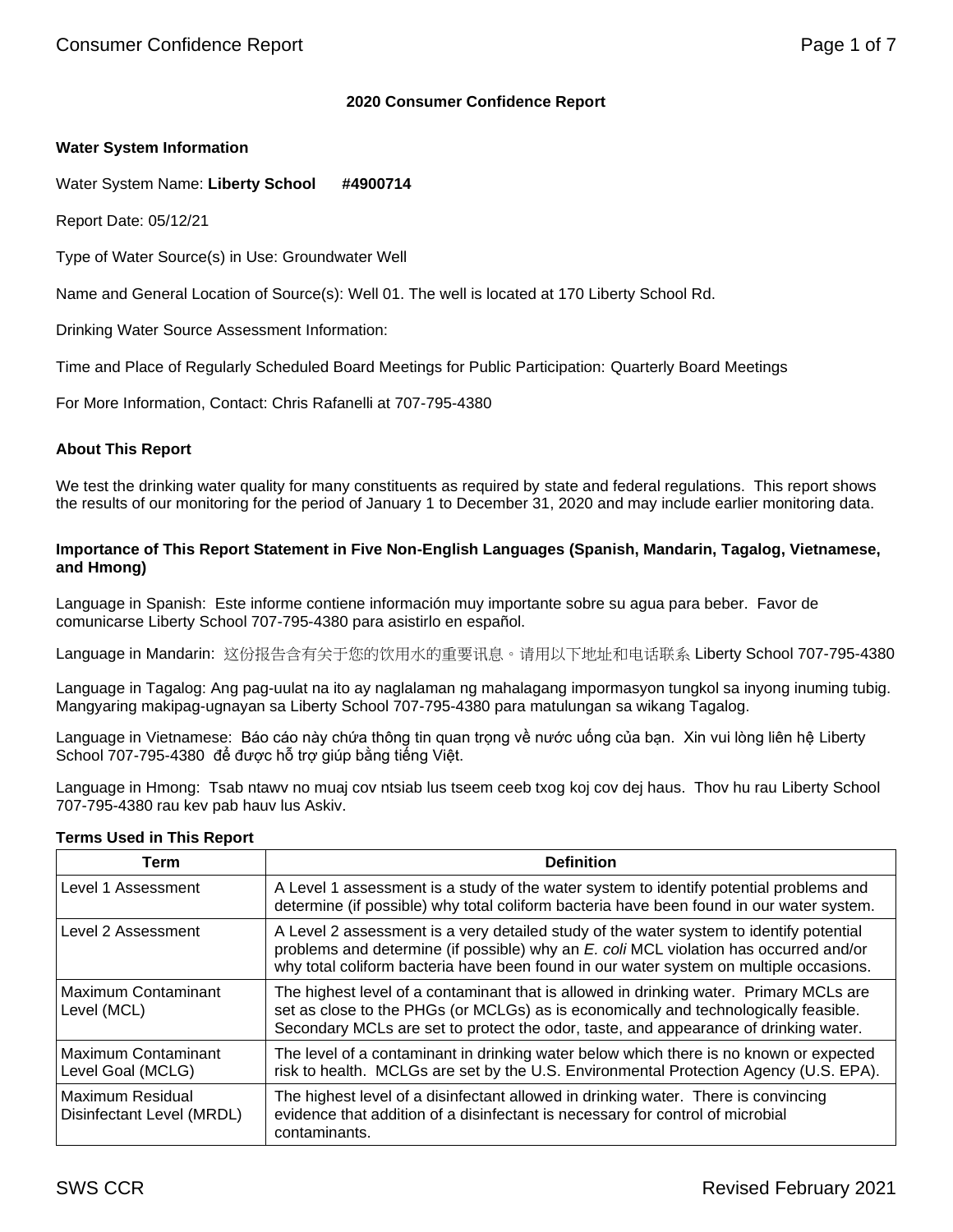| Page 2 of 7 |  |  |
|-------------|--|--|
|             |  |  |

| Term                                                          | <b>Definition</b>                                                                                                                                                                                            |
|---------------------------------------------------------------|--------------------------------------------------------------------------------------------------------------------------------------------------------------------------------------------------------------|
| <b>Maximum Residual</b><br>Disinfectant Level Goal<br>(MRDLG) | The level of a drinking water disinfectant below which there is no known or expected risk<br>to health. MRDLGs do not reflect the benefits of the use of disinfectants to control<br>microbial contaminants. |
| <b>Primary Drinking Water</b><br>Standards (PDWS)             | MCLs and MRDLs for contaminants that affect health along with their monitoring and<br>reporting requirements, and water treatment requirements.                                                              |
| <b>Public Health Goal</b><br>(PHG)                            | The level of a contaminant in drinking water below which there is no known or expected<br>risk to health. PHGs are set by the California Environmental Protection Agency.                                    |
| <b>Regulatory Action Level</b><br>(AL)                        | The concentration of a contaminant which, if exceeded, triggers treatment or other<br>requirements that a water system must follow.                                                                          |
| Secondary Drinking Water<br>Standards (SDWS)                  | MCLs for contaminants that affect taste, odor, or appearance of the drinking water.<br>Contaminants with SDWSs do not affect the health at the MCL levels.                                                   |
| <b>Treatment Technique</b><br>(TT)                            | A required process intended to reduce the level of a contaminant in drinking water.                                                                                                                          |
| Variances and Exemptions                                      | Permissions from the State Water Resources Control Board (State Board) to exceed an<br>MCL or not comply with a treatment technique under certain conditions.                                                |
| <b>ND</b>                                                     | Not detectable at testing limit.                                                                                                                                                                             |
| ppm                                                           | parts per million or milligrams per liter (mg/L)                                                                                                                                                             |
| ppb                                                           | parts per million or milligrams per liter (mg/L)                                                                                                                                                             |
| ppt                                                           | parts per trillion or nanograms per liter (ng/L)                                                                                                                                                             |
| ppq                                                           | parts per quadrillion or picogram per liter (pg/L)                                                                                                                                                           |
| pCi/L                                                         | picocuries per liter (a measure of radiation)                                                                                                                                                                |

# **Sources of Drinking Water and Contaminants that May Be Present in Source Water**

The sources of drinking water (both tap water and bottled water) include rivers, lakes, streams, ponds, reservoirs, springs, and wells. As water travels over the surface of the land or through the ground, it dissolves naturally-occurring minerals and, in some cases, radioactive material, and can pick up substances resulting from the presence of animals or from human activity.

Contaminants that may be present in source water include:

- Microbial contaminants, such as viruses and bacteria, that may come from sewage treatment plants, septic systems, agricultural livestock operations, and wildlife.
- Inorganic contaminants, such as salts and metals, that can be naturally-occurring or result from urban stormwater runoff, industrial or domestic wastewater discharges, oil and gas production, mining, or farming.
- Pesticides and herbicides, that may come from a variety of sources such as agriculture, urban stormwater runoff, and residential uses.
- Organic chemical contaminants, including synthetic and volatile organic chemicals, that are byproducts of industrial processes and petroleum production, and can also come from gas stations, urban stormwater runoff, agricultural application, and septic systems.
- Radioactive contaminants, that can be naturally-occurring or be the result of oil and gas production and mining activities.

# **Regulation of Drinking Water and Bottled Water Quality**

In order to ensure that tap water is safe to drink, the U.S. EPA and the State Board prescribe regulations that limit the amount of certain contaminants in water provided by public water systems. The U.S. Food and Drug Administration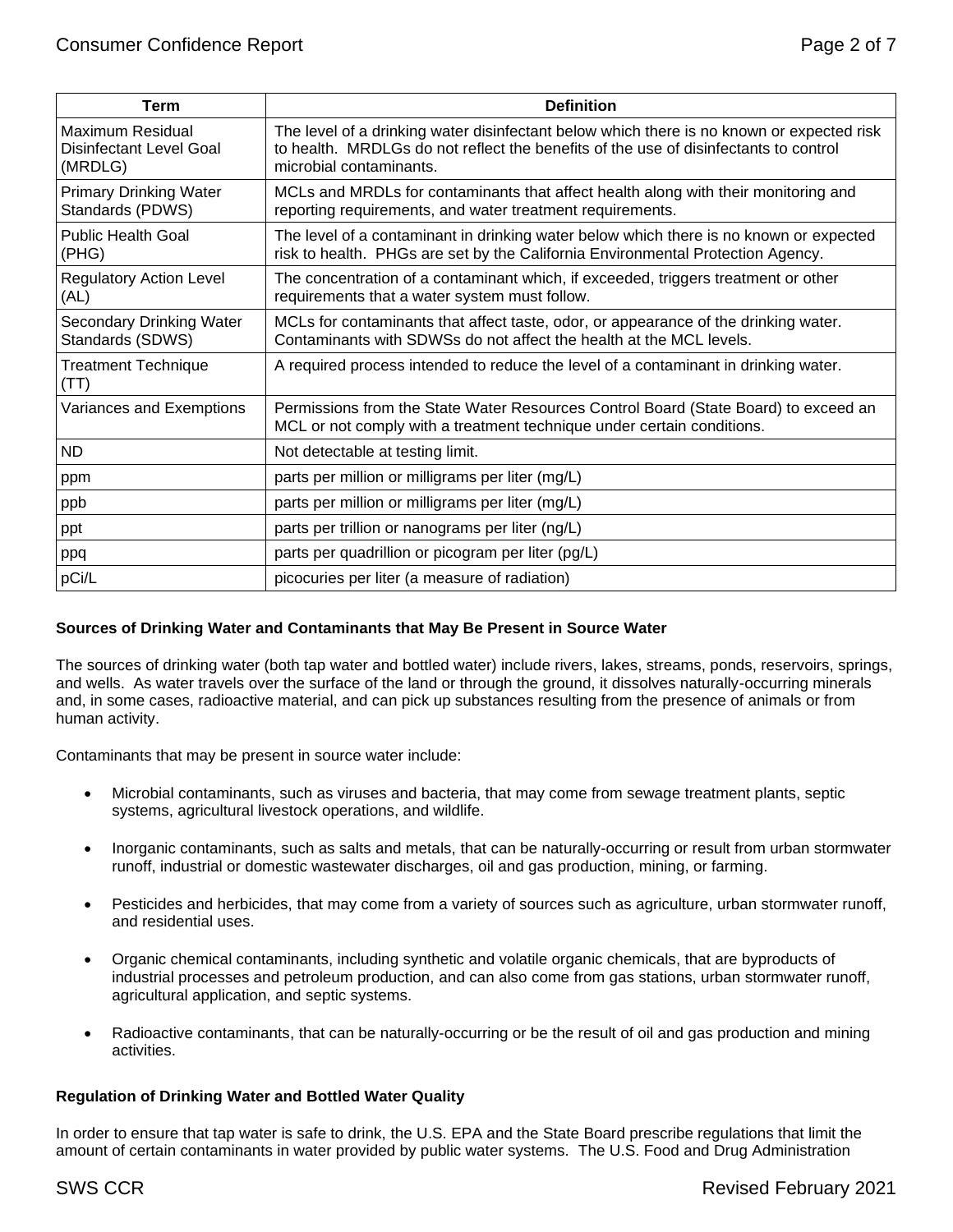regulations and California law also establish limits for contaminants in bottled water that provide the same protection for public health.

# **About Your Drinking Water Quality**

# **Drinking Water Contaminants Detected**

Tables 1, 2, 3, 4, 5, 6, and 8 list all of the drinking water contaminants that were detected during the most recent sampling for the constituent. The presence of these contaminants in the water does not necessarily indicate that the water poses a health risk. The State Board allows us to monitor for certain contaminants less than once per year because the concentrations of these contaminants do not change frequently. Some of the data, though representative of the water quality, are more than one year old. Any violation of an AL, MCL, MRDL, or TT is asterisked. Additional information regarding the violation is provided later in this report.

# **Table 1. Sampling Results Showing the Detection of Coliform Bacteria**

Complete if bacteria are detected.

| <b>Microbiological</b><br><b>Contaminants</b>                              | Highest No. of<br><b>Detections</b> | No. of<br><b>Months in</b><br><b>Violation</b> | <b>MCL</b>                                                                                                                                | <b>MCLG</b> | <b>Typical Source of</b><br><b>Bacteria</b> |
|----------------------------------------------------------------------------|-------------------------------------|------------------------------------------------|-------------------------------------------------------------------------------------------------------------------------------------------|-------------|---------------------------------------------|
| <b>Total Coliform</b><br><b>Bacteria</b><br>(State Total Coliform<br>Rule) | (In a month)                        | 0                                              | positive monthly sample<br>(a)                                                                                                            | $\Omega$    | Naturally present in<br>the environment     |
| Fecal Coliform or E.<br>coli<br>(State Total Coliform<br>Rule)             | (In the year)                       | $\Omega$                                       | A routine sample and a<br>repeat sample are total<br>coliform positive, and one<br>of these is also fecal<br>coliform or E. coli positive | None        | Human and animal<br>fecal waste             |
| E. coli<br>(Federal Revised<br><b>Total Coliform Rule)</b>                 | (In the year)                       | 0                                              | (b)                                                                                                                                       | $\Omega$    | Human and animal<br>fecal waste             |

(a) Two or more positive monthly samples is a violation of the MCL

(b) Routine and repeat samples are total coliform-positive and either is *E. coli*-positive or system fails to take repeat samples following *E. coli*-positive routine sample or system fails to analyze total coliform-positive repeat sample for *E. coli*.

# **Table 2. Sampling Results Showing the Detection of Lead and Copper**

Complete if lead or copper is detected in the last sample set.

| Copper<br>and<br>Lead | Date<br>Sample | ഗ<br>ō<br>ъ<br>). v.<br>Collected<br>Sam<br>৳<br>$\frac{1}{2}$ | <b>Detected</b><br>ercentile<br>Δ.<br>Level<br>90 <sup>th</sup> | <b>Sites</b><br>Exceeding<br>$\overline{2}$ |     | <b>DHG</b> | ලි<br>ය<br>ő<br>o.<br>లై<br>Ω<br>Requesti<br>Sam<br>ō<br>o<br>Z | ypical Source<br>Contaminant                                                                                                              |
|-----------------------|----------------|----------------------------------------------------------------|-----------------------------------------------------------------|---------------------------------------------|-----|------------|-----------------------------------------------------------------|-------------------------------------------------------------------------------------------------------------------------------------------|
| Lead<br>(ppb)         | 09/02/19       | 5                                                              | < .005                                                          | 0                                           | 15  | 0.2        |                                                                 | Internal corrosion of household<br>water plumbing systems;<br>discharges from industrial<br>manufacturers; erosion of natural<br>deposits |
| Copper<br>(ppm)       | 09/02/19       | 5                                                              | .26                                                             | 0                                           | 1.3 | 0.3        | Not<br>applicable                                               | Internal corrosion of household<br>plumbing systems; erosion of                                                                           |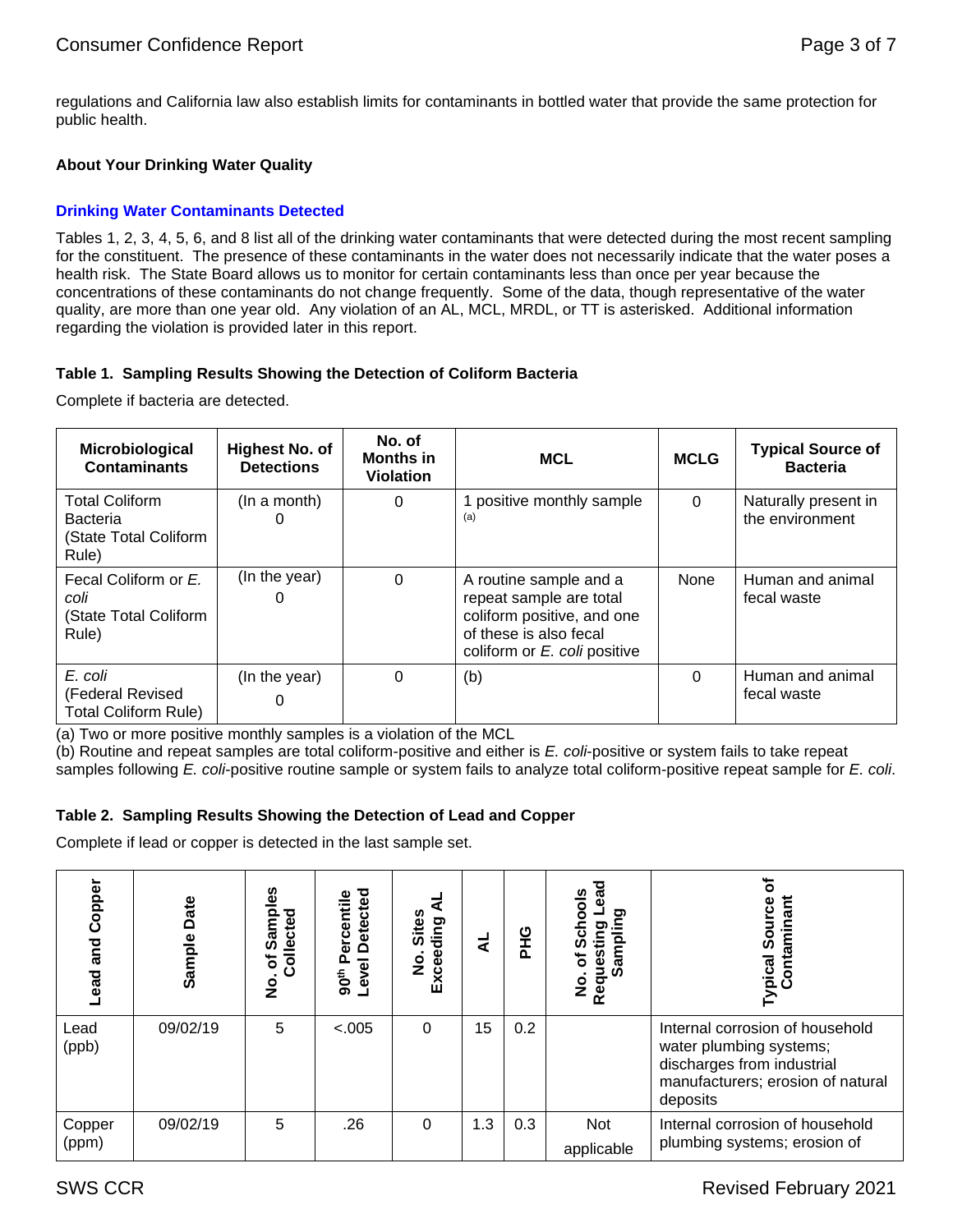| ᅙ<br>ठ<br>ಹ<br>ಕ್ಷಾ | Φ<br>ក<br>កំ<br>ω<br>ō<br>San | ഗ<br>Ф<br>о<br>ω<br>ပ<br>တ္တိ<br>Φ<br>৳<br>$\overline{\bullet}$<br><u>୦</u><br>z | etected<br>ω<br>Φ<br>cen<br>ត<br>≏<br>-<br>ω<br>90 <sup>th</sup><br>٥<br>ᆜ | ding<br>Site<br>Φ<br>$\circ$<br>٥<br>ပ<br>w<br>மி | ပ<br>മ | ທ<br>σ<br>ℼ<br>ω<br>ഗ<br><u>ဇိ</u><br>£. | ᠭᠣ<br>ഗ<br>pica<br>යි                                 |
|---------------------|-------------------------------|----------------------------------------------------------------------------------|----------------------------------------------------------------------------|---------------------------------------------------|--------|------------------------------------------|-------------------------------------------------------|
|                     |                               |                                                                                  |                                                                            |                                                   |        |                                          | natural deposits; leaching from<br>wood preservatives |

# **Table 3. Sampling Results for Sodium and Hardness**

| <b>Chemical or</b><br><b>Constituent (and</b><br>reporting units) | <b>Sample Date</b> | Level<br><b>Detected</b> | <b>Range of</b><br><b>Detections</b> | <b>MCL</b> | <b>PHG</b><br>(MCLG) | <b>Typical Source of</b><br>Contaminant                                                                                          |
|-------------------------------------------------------------------|--------------------|--------------------------|--------------------------------------|------------|----------------------|----------------------------------------------------------------------------------------------------------------------------------|
| Sodium (ppm)                                                      | 09/25/07           | $37 \text{ mg/l}$        | $37 \text{ mg/l}$                    | None       | None                 | Salt present in the water<br>and is generally naturally<br>occurring                                                             |
| Hardness (ppm)                                                    | 09/25/07           | 89 mg/l                  | 89 mg/l                              | None       | None                 | Sum of polyvalent cations<br>present in the water,<br>generally magnesium and<br>calcium, and are usually<br>naturally occurring |

# **Table 4. Detection of Contaminants with a Primary Drinking Water Standard**

| <b>Lead and Copper</b>          | Sample Date                                                          | No. of Samples<br>Collected                                                 | Level Detected<br>90 <sup>th</sup> Percentile | Exceeding AL<br>No. Sites | $\overline{a}$                | <b>PHG</b> | Requesting Lead<br>Sampling<br>No. of Schools |                                 |           | <b>Typical Source of</b><br>Contaminant                                                                                          |
|---------------------------------|----------------------------------------------------------------------|-----------------------------------------------------------------------------|-----------------------------------------------|---------------------------|-------------------------------|------------|-----------------------------------------------|---------------------------------|-----------|----------------------------------------------------------------------------------------------------------------------------------|
|                                 |                                                                      |                                                                             |                                               |                           |                               |            |                                               |                                 |           | natural deposits; leaching from<br>wood preservatives                                                                            |
|                                 |                                                                      | Table 3. Sampling Results for Sodium and Hardness                           |                                               |                           |                               |            |                                               |                                 |           |                                                                                                                                  |
|                                 | <b>Chemical or</b><br><b>Constituent (and</b><br>reporting units)    | <b>Sample Date</b>                                                          | Level<br><b>Detected</b>                      |                           | Range of<br><b>Detections</b> |            | <b>MCL</b>                                    | <b>PHG</b><br>(MCLG)            |           | <b>Typical Source of</b><br><b>Contaminant</b>                                                                                   |
| Sodium (ppm)                    |                                                                      | 09/25/07                                                                    | 37 mg/l                                       |                           | 37 mg/l                       |            | None                                          | None                            | occurring | Salt present in the water<br>and is generally naturally                                                                          |
| Hardness (ppm)                  |                                                                      | 09/25/07                                                                    | 89 mg/l                                       |                           | 89 mg/l                       |            | None                                          | None                            |           | Sum of polyvalent cations<br>present in the water,<br>generally magnesium and<br>calcium, and are usually<br>naturally occurring |
|                                 |                                                                      | Table 4. Detection of Contaminants with a Primary Drinking Water Standard   |                                               |                           |                               |            |                                               |                                 |           |                                                                                                                                  |
|                                 | <b>Chemical or</b><br><b>Constituent</b><br>(and<br>reporting units) | <b>Sample Date</b>                                                          |                                               | Level<br><b>Detected</b>  | Range of<br><b>Detections</b> |            | <b>MCL</b><br>[MRDL]                          | <b>PHG</b><br>(MCLG)<br>[MRDLG] |           | <b>Typical Source of</b><br><b>Contaminant</b>                                                                                   |
| Arsenic                         |                                                                      | 12/15/20                                                                    |                                               | $12$ ug/l                 | $12$ ug/l                     |            | 10                                            | .004                            |           | Erosion of natural<br>deposits; runoff<br>from orchards;<br>glass and<br>electronics<br>production wastes                        |
| <b>Haloacetic Acids</b><br>HAA5 |                                                                      | 08/11/20                                                                    |                                               | $2.6$ ug/l                | $2.6$ ug/l                    |            | 60 ug/l                                       | N/A                             |           | Byproduct of<br>drinking water<br>disinfection                                                                                   |
| <b>TTHMs</b>                    | <b>Total Trihalomethanes</b>                                         | 08/11/20                                                                    |                                               | 8.9 ug/l                  | 8.9 ug/l                      |            | 80 ug/l                                       | N/A                             |           | By-product of<br>drinking water<br>disinfection                                                                                  |
|                                 |                                                                      | Table 5. Detection of Contaminants with a Secondary Drinking Water Standard |                                               |                           |                               |            |                                               |                                 |           |                                                                                                                                  |
|                                 | <b>Chemical or</b><br><b>Constituent (and</b><br>reporting units)    | <b>Sample Date</b>                                                          |                                               | Level<br><b>Detected</b>  | Range of<br><b>Detections</b> |            | <b>SMCL</b>                                   | <b>PHG</b><br>(MCLG)            |           | <b>Typical Source</b><br>οf<br><b>Contaminant</b>                                                                                |
| Fluoride                        |                                                                      | 12/15/21                                                                    | .24 $mg/l$                                    |                           | .24 $mg/l$                    |            | $\overline{2}$                                | 1                               |           | Erosion of natural<br>deposits; water<br>additive which<br>promotes strong teeth;                                                |
| <b>SWS CCR</b>                  |                                                                      |                                                                             |                                               |                           |                               |            |                                               |                                 |           | <b>Revised February 2021</b>                                                                                                     |

# **Table 5. Detection of Contaminants with a Secondary Drinking Water Standard**

| <b>Chemical or</b><br><b>Constituent (and</b><br>reporting units) | <b>Sample Date</b> | Level<br><b>Detected</b> | Range of<br><b>Detections</b> | <b>SMCL</b> | <b>PHG</b><br>(MCLG) | <b>Typical Source</b><br><b>Contaminant</b>                                       |
|-------------------------------------------------------------------|--------------------|--------------------------|-------------------------------|-------------|----------------------|-----------------------------------------------------------------------------------|
| <b>Fluoride</b>                                                   | 12/15/21           | .24 mg/l                 | .24 mg/l                      | 2           |                      | Erosion of natural<br>deposits; water<br>additive which<br>promotes strong teeth; |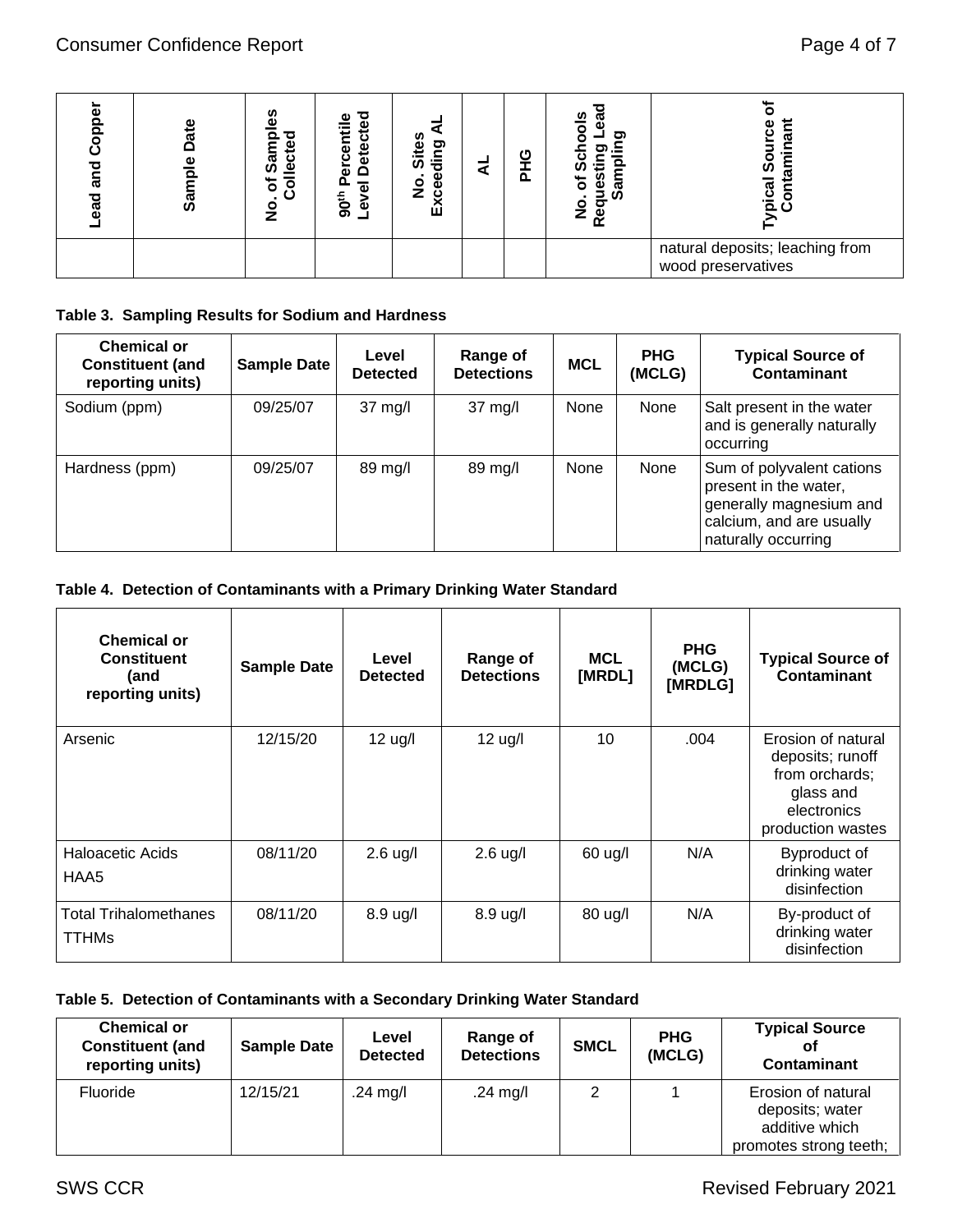|  |  |  | discharge from          |
|--|--|--|-------------------------|
|  |  |  | tertilizer and aluminum |
|  |  |  | factories               |

#### **Table 6. Detection of Unregulated Contaminants**

| <b>Chemical or</b><br><b>Constituent (and</b><br>reporting units) | <b>Sample Date</b> | Level<br><b>Detected</b> | Range of<br><b>Detections</b> | <b>Notification</b><br>Level | <b>Health Effects</b><br>Language |
|-------------------------------------------------------------------|--------------------|--------------------------|-------------------------------|------------------------------|-----------------------------------|
| None                                                              |                    |                          |                               |                              |                                   |

# **Additional General Information on Drinking Water**

Drinking water, including bottled water, may reasonably be expected to contain at least small amounts of some contaminants. The presence of contaminants does not necessarily indicate that the water poses a health risk. More information about contaminants and potential health effects can be obtained by calling the U.S. EPA's Safe Drinking Water Hotline (1-800-426-4791).

Some people may be more vulnerable to contaminants in drinking water than the general population. Immunocompromised persons such as persons with cancer undergoing chemotherapy, persons who have undergone organ transplants, people with HIV/AIDS or other immune system disorders, some elderly, and infants can be particularly at risk from infections. These people should seek advice about drinking water from their health care providers. U.S. EPA/Centers for Disease Control (CDC) guidelines on appropriate means to lessen the risk of infection by *Cryptosporidium* and other microbial contaminants are available from the Safe Drinking Water Hotline (1-800-426-4791).

Lead-Specific Language: If present, elevated levels of lead can cause serious health problems, especially for pregnant women and young children. Lead in drinking water is primarily from materials and components associated with service lines and home plumbing. [Enter Water System's Name] is responsible for providing high quality drinking water, but cannot control the variety of materials used in plumbing components. When your water has been sitting for several hours, you can minimize the potential for lead exposure by flushing your tap for 30 seconds to 2 minutes before using water for drinking or cooking. [Optional: If you do so, you may wish to collect the flushed water and reuse it for another beneficial purpose, such as watering plants.] If you are concerned about lead in your water, you may wish to have your water tested. Information on lead in drinking water, testing methods, and steps you can take to minimize exposure is available from the Safe Drinking Water Hotline (1-800-426-4791) or at [http://www.epa.gov/lead.](http://www.epa.gov/lead)

Additional Special Language for Nitrate, Arsenic, Lead, Radon, and *Cryptosporidium*: [Enter Additional Information Described in Instructions for SWS CCR Document]

Federal Revised Total Coliform Rule (RTCR): [Enter Additional Information Described in Instructions for SWS CCR Document]

# **Summary Information for Violation of a MCL, MRDL, AL, TT, or Monitoring and Reporting Requirement**

#### **Table 7. Violation of a MCL, MRDL, AL, TT or Monitoring Reporting Requirement**

| <b>Violation</b> | <b>Explanation</b> | <b>Duration</b> | <b>Actions Taken to</b><br><b>Correct Violation</b> | <b>Health Effects</b><br>Language |
|------------------|--------------------|-----------------|-----------------------------------------------------|-----------------------------------|
| <b>None</b>      |                    |                 |                                                     |                                   |

#### **For Water Systems Providing Groundwater as a Source of Drinking Water**

**Table 8. Sampling Results Showing Fecal Indicator-Positive Groundwater Source Samples**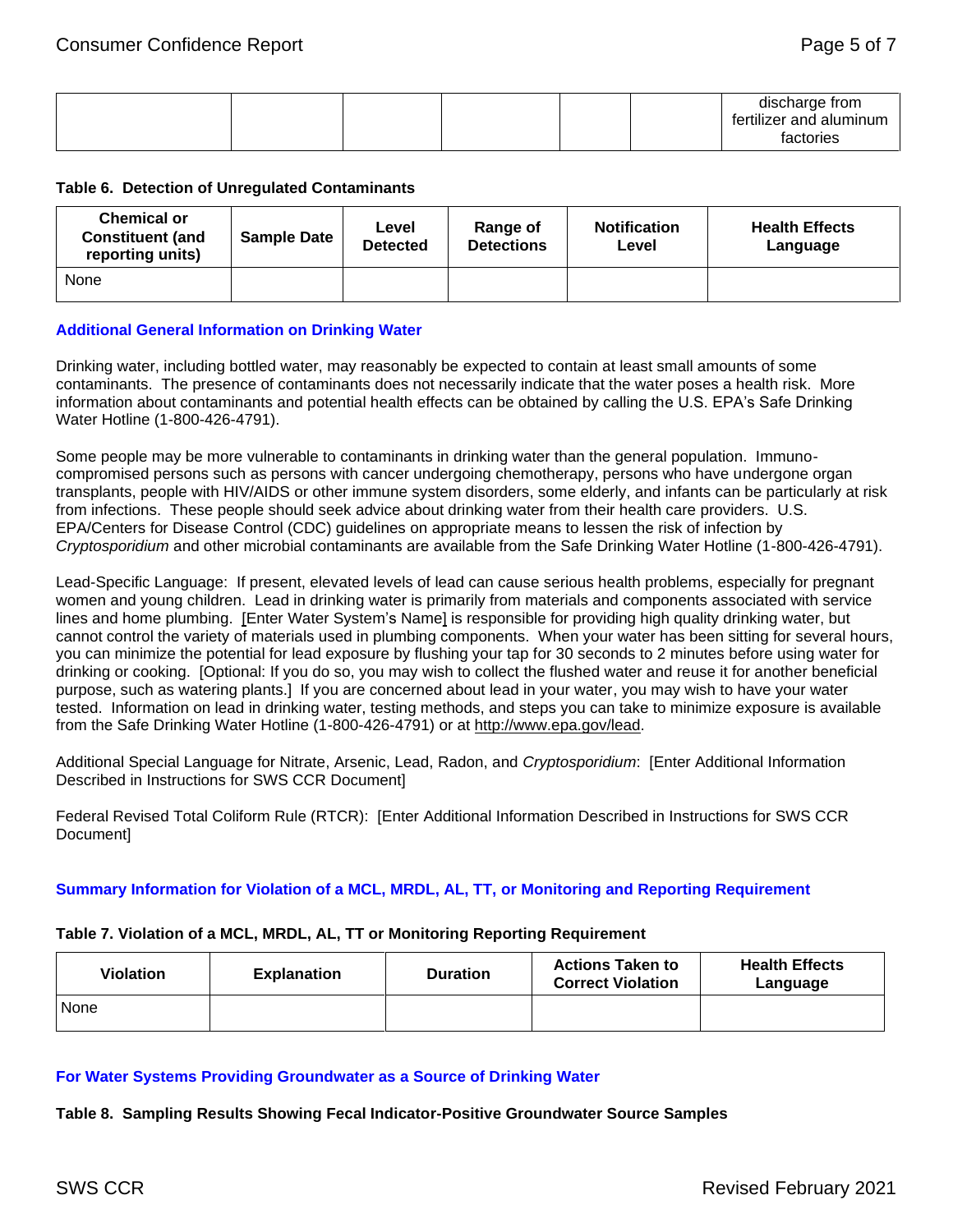| Microbiological<br><b>Contaminants (complete</b><br>if fecal-indicator<br>detected) | Total No. of<br><b>Detections</b> | <b>Sample Dates</b> | <b>MCL</b><br>[MRDL] | <b>PHG (MCLG)</b><br>[MRDLG] | <b>Typical Source of</b><br>Contaminant |
|-------------------------------------------------------------------------------------|-----------------------------------|---------------------|----------------------|------------------------------|-----------------------------------------|
| E. coli                                                                             |                                   | N/A                 | 0                    | (0)                          | Human and animal fecal<br>waste         |
| Enterococci                                                                         |                                   | N/A                 | ГΤ                   | N/A                          | Human and animal fecal<br>waste         |
| Coliphage                                                                           |                                   | N/A                 |                      | N/A                          | Human and animal fecal<br>waste         |

# **Summary Information for Fecal Indicator-Positive Groundwater Source Samples, Uncorrected Significant Deficiencies, or Violation of a Groundwater TT**

**Special Notice of Fecal Indicator-Positive Groundwater Source Sample:** None

**Special Notice for Uncorrected Significant Deficiencies:** None

#### **Table 9. Violation of Groundwater TT**

| Violation | <b>Explanation</b> | <b>Duration</b> | <b>Actions Taken to</b><br><b>Correct Violation</b> | <b>Health Effects</b><br>Language |
|-----------|--------------------|-----------------|-----------------------------------------------------|-----------------------------------|
| None      |                    |                 |                                                     |                                   |

#### **For Systems Providing Surface Water as a Source of Drinking Water**

### **Table 10. Sampling Results Showing Treatment of Surface Water Sources**

| Treatment Technique (a) (Type of approved<br>filtration technology used)                  | N/A                                                                                                                                                                         |  |  |
|-------------------------------------------------------------------------------------------|-----------------------------------------------------------------------------------------------------------------------------------------------------------------------------|--|--|
| Turbidity Performance Standards (b) (that                                                 | Turbidity of the filtered water must:                                                                                                                                       |  |  |
| must be met through the water treatment<br>process)                                       | 1 – Be less than or equal to [Enter Turbidity Performance Standard to Be<br>Less Than or Equal to 95% of Measurements in a Month] NTU in 95% of<br>measurements in a month. |  |  |
|                                                                                           | 2 – Not exceed [Enter Turbidity Performance Standard Not to Be<br>Exceeded for More Than Eight Consecutive Hours] NTU for more than<br>eight consecutive hours.             |  |  |
|                                                                                           | 3 – Not exceed [Enter Turbidity Performance Standard Not to Be<br>Exceeded at Any Time] NTU at any time.                                                                    |  |  |
| Lowest monthly percentage of samples<br>that met Turbidity Performance Standard<br>No. 1. | N/A                                                                                                                                                                         |  |  |
| Highest single turbidity measurement<br>during the year                                   | N/A                                                                                                                                                                         |  |  |
| Number of violations of any surface water<br>treatment requirements                       | N/A                                                                                                                                                                         |  |  |

(a) A required process intended to reduce the level of a contaminant in drinking water.